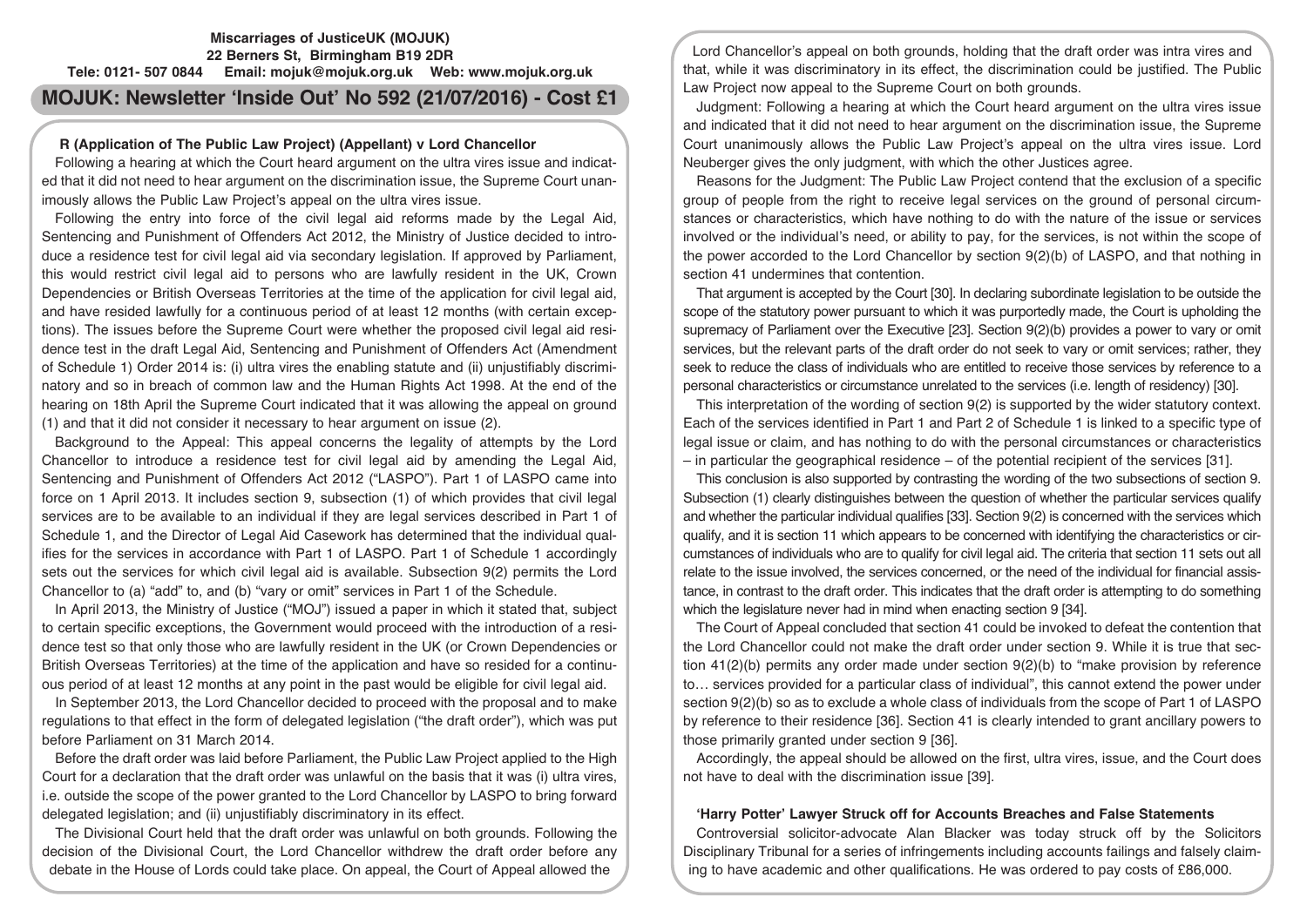### **Letter From Republican Prisoner Nathan Hastings HMP Maghaberry**

A Chara, although you are aware of the core issues of conflict surrounding Republican Prisoners in HMP Maghaberry there are also a host of other issues affecting the every-day lives of those held in Republican Roe House which are less well known. Many of those issues were raised with the International Committee of the Red Cross (ICRC) during their recent visits to the Republican wing over the course of two weeks in June.

In regard to education, Republican Prisoners have access to one art class and one guitar class per week. All other classes, including Irish, creative writing, ICT, English, hair-cutting and craft have been removed. Open University studies have been impeded at every opportunity. The OU facilitator was, at first, prevented from accessing Roe 4 by security who claimed, ludicrously, that there was a threat against him. He has since retired and has not been replaced; furthermore, Republican Prisoners have been prevented from accessing online course material and phone tutorials. Even at the time of writing I have been trying for three months to attain a prospectus. Republican Prisoners who wish to undertake informal education have been impeded by restrictions with only the three men undertaking OU degrees being permitted to use them. Previously the jail had ignored an Ombudsman recommendation to put the printer into the Roe 4 classroom and had instead kept in the SO's office. The printer has now been totally removed from the wing as an arbitrary measure and a day's notice is required for printing. We have also been denied access to the library and we have to purchase, or have family and friends purchase, our own books. Even requests for one-off presentations such as a "listener" course by The Samaritans or a drug awareness and treatment course by AD:EPT, both of which are already in the jail, have been denied. We now only have education which we have organised ourselves.

Cultural identity issues have also been noted by outside bodies. Over the past number of months there has been what can only be described as a campaign of cultural oppression waged against Republican Prisoners by the 'Senior Management Team' and the 'Security Department'. In March Irish language signs were ripped from the walls and guards began demanding that traditional music be turned off. Thereafter, Cd's and Dvd's such as '101 songs of Irish Rebellion' and 'H3' were banned and we were informed that these were now on a list of banned items. Similarly, a t-shirt featuring the lyrics of The Lonely Banna Strand was banned as it "commemorated a terrorist incident" and photographs of a 'Joint Enterprise Not Guilty by Association' (JENGbA) march were banned and deemed to be 'Republican Propaganda' only to be allowed in when solicitors became involved. During Easter week the jail administration demanded that a tri colour erected in commemoration of the executed leaders be taken down. The riot squad raided cells on three separate evenings to confiscate the National Flag and charged a Republican Prisoner for 'disturbing good order and discipline' by erecting the flag.

The arrangements for family relations have also been criticised, although criticisms and recommendations have been ignored. Families have to book visits via the phone; queues lasting over an hour are a regular occurrence, callers are often hung up on, visits are booked for the wrong date or not at all and visitors are promised call-backs which they never receive. Although the jail makes grandiose claims regarding family-relations policies, there is never an opportunity for families and loved ones to have privacy. Privacy is the cornerstone required for any comfortable exchange, yet the visiting area in Maghaberry offers no privacy between the visiting booths, it is lined with cameras and is staffed by 3-4 guards. Families often travel for hours only to greeted with ignorance and hostility, with many commenting on how the arrangements here are much worse than they ever were in the H-Blocks. This is further exposed

as ludicrous when compared to Portlaoise where no prior booking is required, visits are held in privacy and prisoners may have two, two-hour visits per day every day. Attempts were actually made in 2014 to further downgrade visiting conditions under the guise of refurbishment.

The quality of food has been a long-running issue. A number of bodies visiting the Republican Wing have been dismayed by what Maghaberry's administration is calling meals. In October last year the Jail stopped serving two hot meals and instead began serving one hot meal in the evening and a lunch in the afternoon consisting of a sandwich, a packet of crisps, biscuits and a piece of fruit. The quality of meals had never been satisfactory; however, the afternoon meal quickly deteriorated to the shocking quality in which it is presented today. It is now served in a smaller quantity with no biscuits and certain meals such as the cold sausage rolls, the chicken bap and the vegetable bap have been almost inedible leaving a number of prisoners physically sick. Despite complaints and letters from solicitors the meals have still not improved. Simple suggestions, such as, to send ingredients separate and prevent some fillings from spoiling other food have been rejected as that arrangement would be "too much like it was done in the H-Blocks"

Each of the aforementioned matters could be elaborated on further and there are also countless other issues which could be highlighted, however, these matters sufficiently highlight the conditions in the "Worst jail in Europe"

Is mise le meas, Nathan Hastings, Roe 4 HMP Maghaberry.

# **Joint Enterprise: The Need for Clarity and Transparency**

Joint enterprise is an aspect of the criminal law of England and Wales that has long been complicated, confusing, and subject to multiple and often conflicting interpretations. Guidance on joint enterprise issued by the CPS in 2012 identified three broad types of joint enterprise, namely: 1. Where two or more people join in committing a single crime, in circumstances where they are, in effect, all joint principals. 2. Where D assists or encourages P to commit a single crime. 3. Where P and D participate together in one crime (crime A) and in the course of it P commits a second crime (crime B) which D had foreseen he might commit.

Following the February 2016 Supreme Court judgement in R v Jogee and Ruddock v The Queen (Jamaica) [2016] UKSC 8; [2016] UKPC 7, the third of the above types of joint enterprise – commonly described as 'parasitic accessorial liability', and the source of much if not all of the recent controversy about joint enterprise – has effectively been abolished. The Supreme Court ruled that the law had taken a 'wrong turn' in introducing this form of secondary liability around three decades ago. The essential error was that defendants' foresight of an offence was treated as equivalent to their intent to assist or encourage that offence, which had the effect of over-extending the scope of secondary liability.

It is to be hoped that this judgment will substantially reduce the potential for miscarriages of justice and perceived 'dragnet' prosecutions and sentencing under the joint enterprise doctrine. However, to whatever extent the Supreme Court judgment serves to 'correct' certain problems in the development and application of the law on joint enterprise, the damage that has been done to the legitimacy of the courts system and judiciary as a consequence of these problems is likely to be substantial. Recovery from the deficit in legitimacy will doubtless take time.

Meanwhile, constructive debate on the law on joint enterprise, and consistency and fairness in its application, may be hampered by continuing misperceptions and misunderstandings. Even if the Supreme Court judgment goes some way towards simplifying the law, questions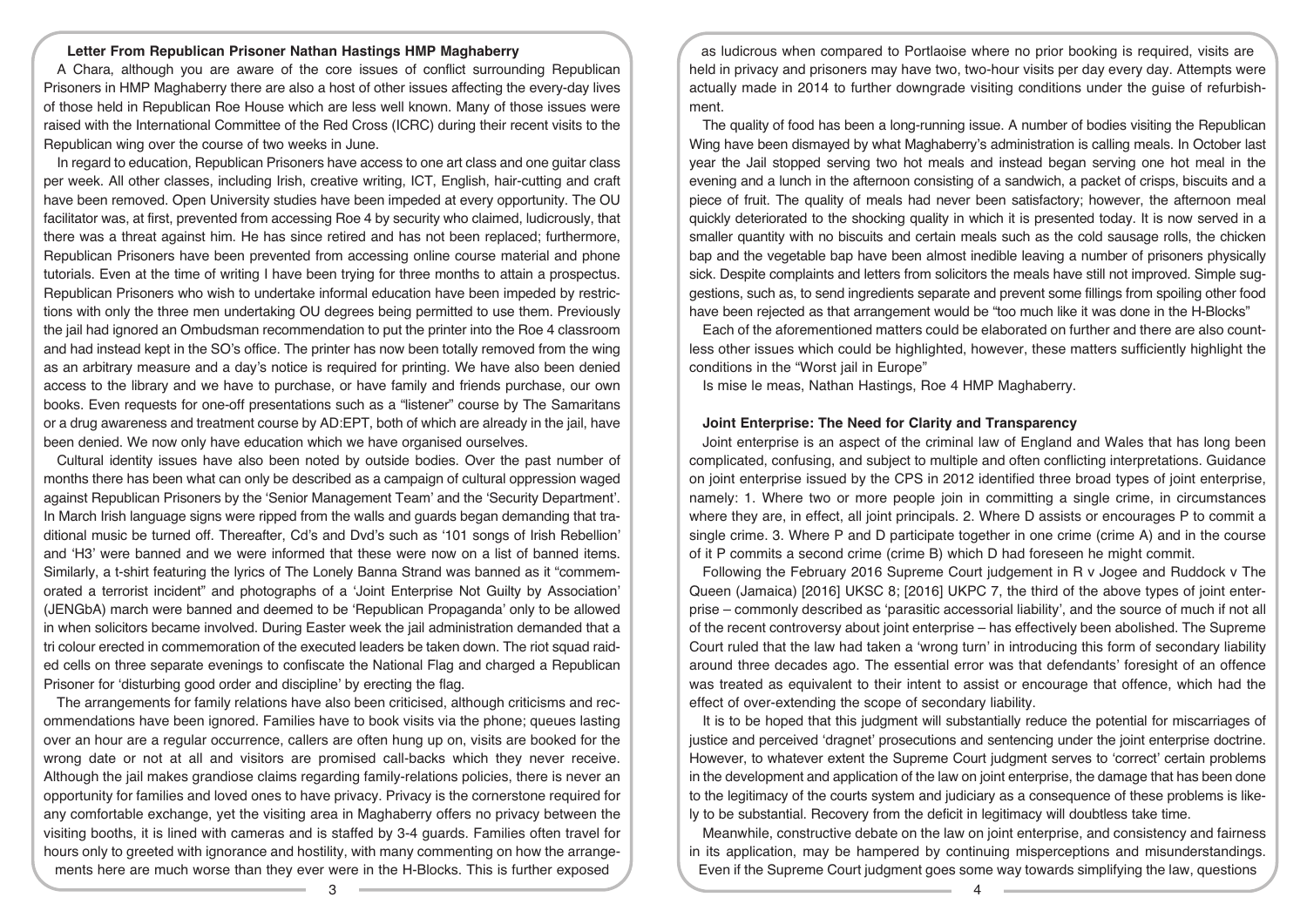of how and why principal and accessorial liability are ascribed in serious cases remain complex. As things stand, furthermore, there are no provisions for routine recording and monitoring of cases involving forms of joint enterprise, and hence systematic information on the application of the doctrine is almost entirely lacking. There is an urgent need for the existing information gap to be addressed and for greater clarity and transparency in the prosecution of joint enterprise cases. The following recommendations, aimed at policy-makers and practitioners engaged in all aspects of the judicial process, are intended to enhance clarity and transparency in the prosecution of joint enterprise cases.

Recommendations on Charging Decisions and Recording:

1.The CPS should ensure that, in all cases in which more than one defendant is charged with the same offence in relation to the same incident(s), the alleged basis of liability is identified and recorded on file. This should entail routine notification, as part of completion of the charging decision form, of the following information with respect to each defendant: • Whether the defendant is charged as a principal, accessory or as either a principal or accessory - If charged as a (possible) accessory, the basis of this – for example: - Having participated in the offence to assist its commission - Having assisted the commission of the offence without being present - Having encouraged the commission of the offence - Having counselled or procured the offence - A combination of any of the above

2. The recording of alleged principal and/or accessorial liability should be updated where charges are amended during the prosecution process and at the verdict.

3. The Ministry of Justice or HM CPS Inspectorate should undertake a review to support the trialling and development of the new charging and recording system outlined above, and to monitor prosecutions following the introduction of the system. The findings of this review should, further, help to determine whether there is a need for legislative change, alongside the evolution of case law, to promote more consistent and proportionate approaches to prosecuting multi-defendant cases.

Recommendations on Communications

4. As part of current development of the Common Platform for digital management of case information across the criminal justice system, provision should be made for collation and publication of national figures on: • Cases in which two or more defendants were convicted of the same offence in relation to the same incident, by offence category and CPS area • Defendants so convicted, by offence category and CPS area.

5. Better identification and recording of the basis of (principal and/or accessorial) liability as alleged against each defendant in multi-defendant cases should help to ensure that practitioners fulfil their existing obligations to keep defendants and complainants fully informed about charges and any forthcoming trial.

6. Guidance should be provided to judges on appropriate ways to cover issues of principal and accessorial liability in their delivery of sentencing remarks, with a view to ensuring that defendants, victims and all others concerned in a case (including any reporters covering it) have a clear understanding of the basis on which each individual has been convicted.

7. In recent years, the term 'joint enterprise' was subject to differing definitions and, because of the surrounding controversies, became increasingly toxic. With its observation that 'joint enterprise' is 'not a legal term of art', and by limiting joint liability to scenarios in which defendants either are joint principals or one aided, abetted, counselled or procured another, the Jogee and Ruddock ruling takes a large step away from the older terminology. Relevant bodies should seek to develop an alternative terminology which will aid rather than inhibit clear

communication about multi-defendant cases.

Recommendations on Sentencing

8. The Sentencing Council should give consideration to the provision of guidance on the principles to be followed in the sentencing of multiple offenders whose specific roles with respect to the offence or offences are not known.

9. Where a defendant is convicted for murder as an accessory and is substantially less culpable than the principal, the judge has limited capacity to reflect this at sentencing because of the mandatory life sentence for murder. As has been urged in the past by the Law Commission among many others, we recommend that the government should review the mandatory life sentence for murder.

This piece is drawn from Joint Enterprise: Righting a Wrong Turn? by Jessica Jacobson, Amy Kirby and Gillian Hunter from the Institute for Criminal Policy Research.

**Islamic Extremists in Prisons 'Should be in Isolated Units'** *Alan Travis, Guardian* A hardcore of proselytising Islamic jihadis inside prisons in England and Wales are so dangerous they need to be isolated in special units in maximum security prisons, an official review into prison extremism has said. The justice secretary, Michael Gove, told MPs on Wednesday 13/07/2016, that he was "extremely sympathetic" to the plan for the high-security "incapacitation" units, which will need the backing of the new home secretary before it can be implemented. Ian Acheson, the head of the as yet unpublished prison extremism review, said the intelligence was now sufficient to say there was a small hardcore group of jihadi prisoners whose "proselytising behaviour" among the 12,500 Muslim inmates in England and Wales was so dangerous that they should be separated from the rest of the prison population.

He hinted in evidence to the Commons justice select committee that this hardcore of jihadi prisoners is already sometimes managing to engineer "the de facto separation" between Muslims and non-Muslims in some prison wings. Acheson insisted the special units to be created in existing high security prisons would not be punitive but would need to be physically isolated from the rest of the prison grounds. "There is intelligence that there are a small number of people whose behaviour is so egregious in relation to proselytising this pernicious ideology, this lethal nihilistic death cult ideology, which gets magnified inside prison particularly when you have a supply of young, impulsive and often highly violent men, that they need to be completely incapacitated from being able to proselytise to the rest of the prison population," Acheson told the Commons justice select committee on Wednesday.

The development of the special units is a step away from the 50-year-old policy of dispersing the most dangerous terrorist and criminal prisoners throughout the network of high-security jails. Acheson, a former Home Office official and prison governor, including in Northern Ireland's Maze prison, said the review team spent more time talking about the concentration of highly dangerous Islamic extremists versus their dispersal than any other issue. He said the group of hardcore jihadis that need to be separated had not all been convicted of terrorist offences; some had been convicted of criminal offences and had developed into extremists while in custody.

Acheson said they "tested the idea to destruction" over concentration versus dispersal and visited Maghaberry prison's Roe house, the "prison within a prison" that holds some of Northern Ireland's most high-profile terrorist prisoners. They visited prisons in the Netherlands, France and Spain where they are also starting to separate their jihadi prisoners to beneficial effect. He said a sophisticated approach had to be taken in which each prisoner had an individual deradicalisation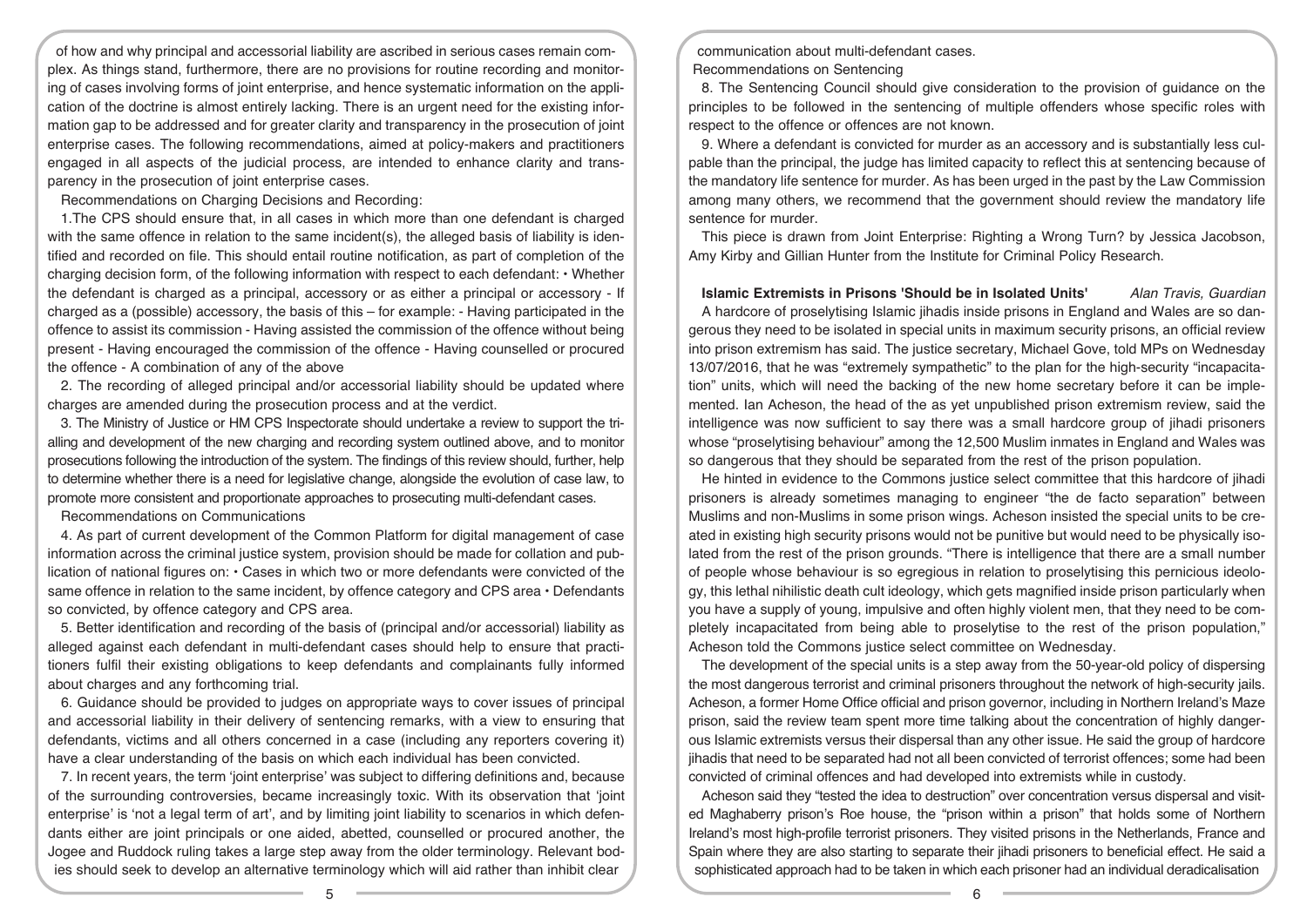programme and the units were not seen as places where people would stay. Acheson told the MPs that if the special units were only punitive then they would fail and would create all the conditions for magnifying the sense of grievance that fuels some Islamic extremist behaviour. Although some will claim the special units are Britain's mini-Guantánamos, Acheson said: "It is not about prisons for Muslims or prisons for terrorists. It is a nuanced response that holds out the possibility of redemption." Gove told the MPs he was "very sympathetic" to the recommendations Acheson had made but the plan would need the backing of the new home secretary. The review, which will only be published in a short summary, makes 65 recommendations and is sharply critical of the current approach for dealing with radicalisation inside prisons. Its recommendations include the recruitment of more Muslim prison officers and much better Prevent training for staff.

#### **Satellite-Tracking Schemes for Offenders to be Trialled This Autumn**

*Alan Travis, Guardian:* Pilot schemes involving the satellite tracking of about 1,000 criminals will begin this autumn – but they will not include the "weekend jail" scheme highlighted by the prime minister in his recent prisons speech. The schemes will focus on using the next generation of location-monitoring electronic GPS tags for defendants on bail who might otherwise be remanded in prison. The pilots are intended to give the courts an option to toughen community orders and encourage prison governors to make greater use of temporary release schemes. However, they will not include plans to test the introduction of weekend-only prisons, which David Cameron floated in his prisons speech earlier this year. He said the new tags could "help some offenders with a full-time job to keep it, and just spend weekends in custody instead".

A justice ministry source confirmed the weekend-only prison option will not be tested in this year's pilot schemes, and that work on the plan is only in the "very early" stages. "This is being considered. No decisions have yet been made," the source said. However, the Ministry of Justice is "exploring" how satellite tracking could provide additional safeguards "that might enable offenders, some of whom may be women with babies, to be given a community sentence where at present they would be sent to custody". In his prisons speech, Cameron said it was a "sad, but true, fact" that last year 100 babies were living in prisons in England and Wales.

The latest satellite-tracking pilot schemes will last for 12 months and will take place in eight police force areas across the Midlands and in south-east England. Plans to introduce satellite tracking of offenders were first announced 12 years ago. The technology was tested in official trials that concluded in 2007 and questioned whether the benefits could be delivered at a price that justified a national rollout of the scheme. The justice minister, Dominic Raab, announced the details of the new schemes in a letter to the justice select committee. He said they would be used to test the GPS tags on a range of offenders and suspects.

However, the timing of the pilots means that only offenders who can already be tagged under existing primary legislation can take part. A spokesperson for the Ministry of Justice said: "Earlier this year we announced our intention to launch a GPS tagging pilot to help us develop new approaches to the management of offenders in the community and help reduce reoffending. "GPS tagging will allow us to monitor the movements of high-risk and persistent offenders who often cause so much harm in our communities. It will contribute to the creation of a safer society with fewer victims. This work is in its early stages and the results will be used to help inform future use of satellite tags." The GPS tagging pilot schemes are separate from the delay-hit programme to provide a new generation of electronic tags to be used for the up to 14,000 offenders who are already subject to this monitoring at any one time. A decision was taken in February to terminate a £32m contract to develop

# a bespoke electronic tag in favour of buying off-the-shelf tracking technology. **Human Rights Group Condemns - Prevent Anti-Radicalisation Strategy**

*Owen Bowcott/Richard Adams, Guardian:* The government's Prevent strategy aimed at combating homegrown terrorism is stifling freedom of expression within the classroom and risks being counterproductive, a human rights report warns. Children as young as four are being wrongly identified as having been radicalised simply because of the way they pronounce words or because of clothes they wear, the study by Rights Watch UK alleges. Its release on Wednesday 1307/2016, coincides with the publication of a study by Ofsted, the schools inspectorate, which warns that many further education colleges and private training providers are failing to comply with the government's anti-radicalisation programme, leaving students vulnerable to exposure to extremism. In nearly half the institutions inspected, Ofsted found colleges lacked the policies to deal with student access to extremist websites through their computing networks, while others failed to check or monitor external speakers as required by Prevent.

While 22 colleges and providers visited by Ofsted had properly implemented the procedures required, another 13 providers were barely meeting the regulations. Two private providers had failed to implement any parts of Prevent, despite their legal obligations to do so since September last year. The two reports adopt opposed views on the benefits of Prevent in schools and colleges. The Counter-Terrorism and Security Act 2015, promoted by Theresa May's Home Office, requires teachers from the childcare sector up to university to identify apparent signs of student extremism and refer youngsters to the government's deradicalisation programme, known as Channel.

The Rights Watch investigation suggests it is counterproductive, driving children to discuss terrorism, religion and identity issues outside the classroom and online where simplistic – and jihadist – narratives go unchallenged. Among new cases highlighted by the report, entitled Preventing Education? Human Rights and UK Counter-Terrorism Policy in Schools, is that of an eight-year-old Muslim child from east London who was "referred for intrusive questioning without his parents present" because of an apparent misidentification of an Arabic name on his Tshirt. It carried the name Abu Bakr al-Siddique, an early convert to Islam, but was misread by school staff as being a reference to Abu Bakr al-Baghdadi, the leader of Islamic State. After the incident, Rights Watch said, the child was reluctant to return to school or engage in classes. In another incident, a 16-year-old from Hampshire with special needs was referred to Prevent after borrowing a book on terrorism from the school library. The teenager's mother was asked questions by Prevent officials about whether he was being radicalised. She told Rights Watch: "If a child isn't allowed to take a book out of a library and read it, what do they have it for? If that book is in a library any student can go and read it, then if he can't read it, who is allowed to read it?"

The report quotes an east London teacher, Rob Faure Walker, who said: "Numerous students have said that they are scared to talk openly with adults now … I have got no doubt that Prevent isolates Muslim students." A sixth-form student, identified only as Muniadiah, told Rights Watch she was scared to speak out because the promotion of "British values" made her worry that she might say "something too extreme or someone might misunderstand … and report you to Prevent". The report also refers to previous controversial cases such as the fouryear-old judged to be at risk of becoming a terrorist because "a teacher thought his pronunciation of 'cucumber' sounded like 'cooker bomb'"; the child questioned for using the word "l'écoterrorisme" in a French lesson discussing environmental tactics; and the 17-year-old referred to Prevent for expressing solidarity with Palestine after handing out leaflets highlighting water shortages in Gaza. "At a time when effective and lawful counter-terrorism poli-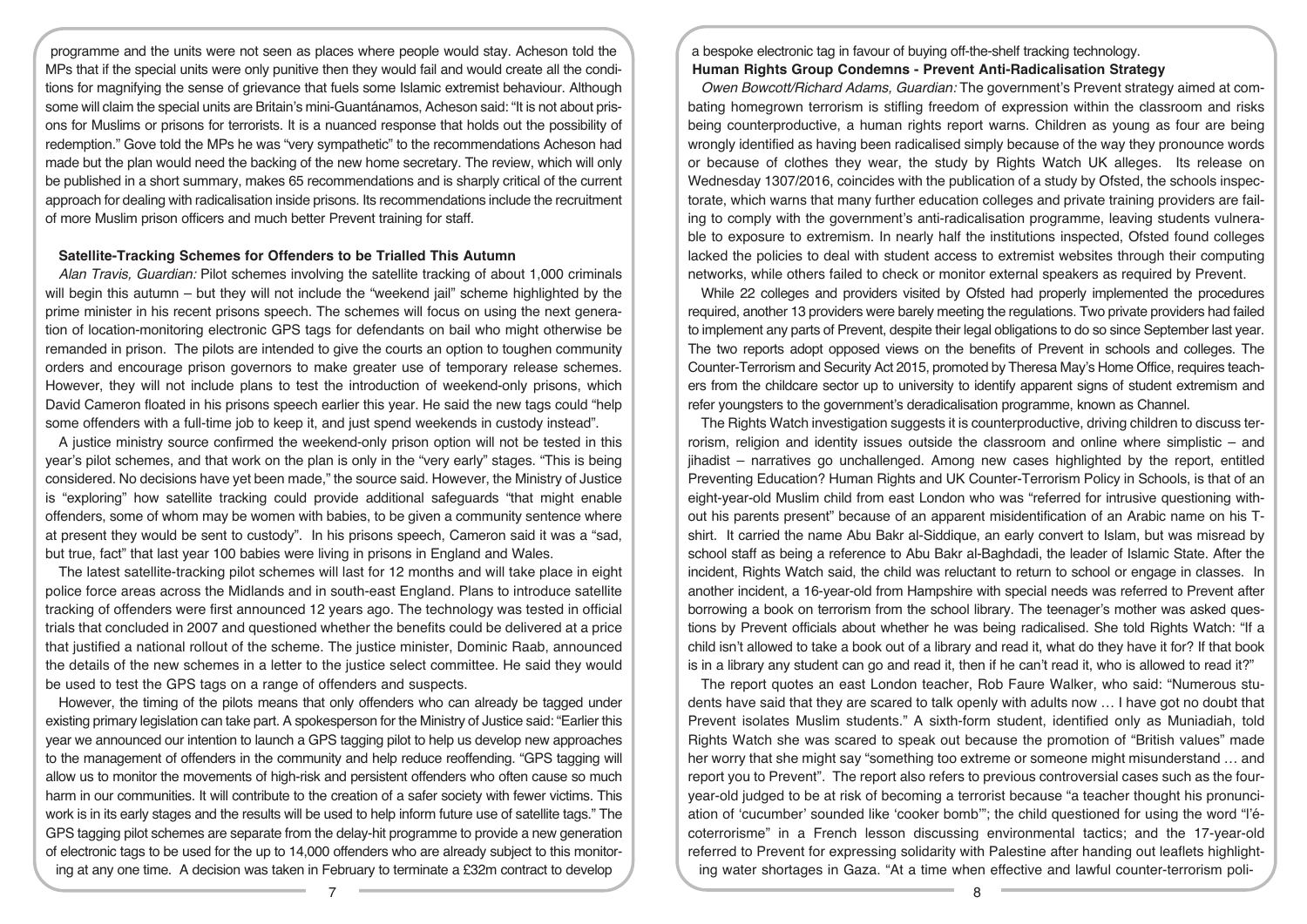cies are more important than ever, the UK government's Prevent strategy is instead leaving a generation of young Britons fearful of exercising their rights to freedom of expression and belief," the director of Rights Watch UK, Yasmine Ahmed, said. "Our research has found that Muslim children across the United Kingdom are self-censoring for fear of being reported under Prevent. Their fear is not unwarranted. We have uncovered a number of instances where children have been referred to Prevent for legitimately exercising their right to freedom of expression in situations where they pose no threat to society whatsoever."

Rights Watch calls for the Prevent strategy in schools to be abandoned, however, in response to its report, a government spokesperson said: "Schools should provide a safe space for debate and be places where young people can discuss any issue and develop the knowledge to see extremist ideologies for what they are and challenge them. The Prevent duty is about safeguarding children from extremist ideologies, not about shutting down debate – to suggest otherwise is just wrong. "Since 2011 more than 400,000 people, including teachers, have received training on how to recognise the signs of radicalisation and what steps they should take. Our recent teachers' omnibus survey shows the impact of that with 83% per cent of school leaders confident in how they should implement the Prevent duty. We have also published a range of advice and resource materials via our Educate Against Hate website."

The Ofsted report, in contrast to that of Rights Watch, said: "Too many providers see the Prevent duty as little more than a 'tick-box exercise' and do not regard it as an important part of their responsibilities towards learners." Paul Joyce, Ofsted's deputy director for further education and skills, said: "It is concerning that in some colleges and providers the progress made in implementing the duty has been slow. It is worrying that inspectors saw examples of poor practice that I've no doubt would shock parents and learners alike."

In one case highlighted by the report, a student was able to circumvent computer firewalls and access an Isis video showing a person being beheaded. "The learner had been watching the video for some time before being challenged by a teacher walking through the [resource centre]. The teacher made the learner close the web page. The learner showed no remorse about what she had done. The learner received no support or counselling from the college and was not reprimanded in any way," the report said. Ofsted also found that six of the colleges had no arrangements to check the suitability of external speakers, while nine providers allowed external speakers to appear without following their own monitoring procedures. But Ofsted did praise some institutions for their efforts, including Luton sixth-form college for developing influential links with local groups as well as the borough council. David Corke, the director of education and skills policy at the Association of Colleges, said: "Colleges have been working incredibly hard to implement the duty and they will continue to do so as the threat of radicalisation and terrorism is ever present."

#### **Improving People's Health Can Prevent Offending**

Before coming into political office I worked in occupational therapy, which left me with a lasting impression of the importance of providing tailored support to individuals to give them the opportunity to become active members of society. I understood what the health service and the justice system have in common: our most deprived communities are those most likely to experience poor health outcomes and high levels of crime. Improving people's physical and mental health can help to reduce and prevent offending. People should be held to account for their behaviour, but thereafter our justice system and other key services should aim to support them to take their place as active and responsible contributors to society.

This principle underpins our approach to transforming the way we deal with women in prison, with a move towards a model of custody that helps to maintain links with the community. Evidence tells us that housing women in smaller, community-based units closer to their families, and providing additional support to address underlying issues, is what we need to do to stop them from committing further crimes. In certain cases, custodial sentences will always be required and it is critical that we ensure that custody provides opportunities to help people turn their lives around. The Scottish prison service has a renewed focus on the delivery of purposeful activity in our prisons and it is committed to working in partnership with health and social care and to improve the health and wellbeing of people in custody.

For the vast majority of people who offend, custody is not the best approach. I want to see prison used less frequently and a stronger emphasis on robust community sentences. This is not about being soft on crime, it is about being smart by addressing the factors that cause reoffending. We know that the provision of flexible and coordinated approaches, working with people as individuals with strengths, needs and aspirations rather than simply seeing them as "offenders", can help them to make positive, lasting changes in their lives. There is growing acceptance and support for this agenda and I want Scotland to seize this opportunity to make a decisive shift in how we tackle the factors that cause reoffending and help people to transform their lives and benefit our communities. *Michael Matheson, Scottish Government Justice Secretary*

# **Phillip Harkins Case Referred to Grand Chamber ECtHR**

Jurisdiction has recently been relinquished in favour of the Grand Chamber of the European Court of Human Rights in the following case: Harkins v. the United Kingdom (application no. 71537/14), concerning an extradition order to face trial for first-degree murder in the United States of America (USA). The applicant, Phillip Harkins, is a British national who was born in 1978 and lives in Manchester (the United Kingdom).

Mr Harkins is wanted for murder in the United States of America. Accused of having killed a man during an armed robbery attempt together with an accomplice, he was indicted in the USA in 2000. Mr Harkins was arrested in the UK in 2003 and the US authorities sought his extradition. In a Diplomatic Note issued on 3 June 2005 the United States Embassy assured the United Kingdom Government that the death penalty would not be sought. In June 2006 the British Secretary of State ordered Mr Harkins' extradition. He complained unsuccessfully before the British courts that, if extradited, he risked execution or a sentence of life imprisonment without parole. In 2007 the High Court found that there was no risk of execution if Mr Harkins were to be extradited and, in 2011, it found that the life sentence without parole imprisonment did not violate Article 3 (prohibition of inhuman or degrading treatment) of the European Convention on Human Rights.

In the meantime, in 2007, Mr Harkins had applied to the European Court of Human Rights for the first time (Harkins and Edwards v. the United Kingdom, no. 9146/07). In January 2012 the Court found that Mr Harkin's extradition would not violate Article 3 of the European Convention. It rejected as inadmissible the complaint concerning the alleged risk of the death penalty, considering that the diplomatic assurances, provided by the US to the British Government were clear and sufficient to remove any risk of Mr Harkins being sentenced to death if extradited. As concerned his complaint about life imprisonment without parole, the Court was not persuaded that it would be grossly disproportionate for Mr Harkins to be given a mandatory life sentence in the US. He had been over 18 at the time of his alleged crime, had not been diagnosed with a psychiatric disorder, and the killing had been part of an armed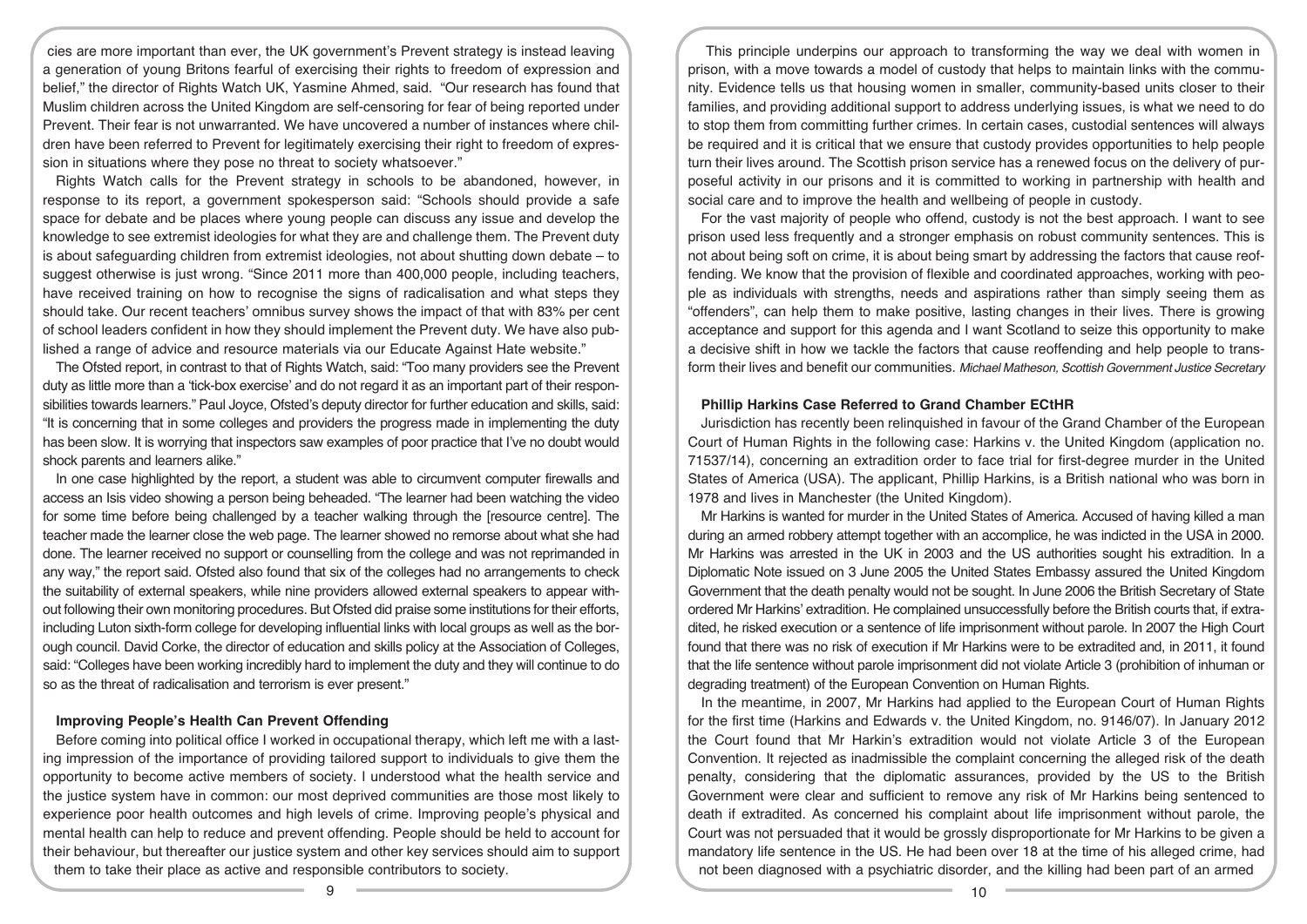robbery attempt – an aggravating factor. Further, he had not yet been convicted, and – even if he were convicted and given a mandatory life sentence – keeping him in prison might continue to be justified throughout his life time. And if that were not the case, the Governor of Florida and the Florida Board of Executive Clemency could, in principle, decide to reduce his sentence. Following this judgment, Mr Harkins raised further issues domestically, which ultimately resulted in a decision by the High Court in November 2014. The High Court principally refused to re-open the proceedings, finding that the ECtHR judgments in the cases of Vinter and Others v. the United Kingdom2 (nos. 66069/09, 130/10 and 3896/10) of July 2013 and Trabelsi v. Belgium3 (no. 140/10) of September 2014 had not recast Convention law to such an extent that Mr Harkins' extradition would result in a violation of Article 3 of the Convention.

Mr Harkins then – on 11 November 2014 – applied to the European Court a second time. Relying on Articles 3 (prohibition of inhuman or degrading treatment) and 6 (right to a fair trial) of the Convention, Mr Harkins complains about his extradition to the United States, alleging that a firstdegree murder conviction in the United States carries a mandatory sentence of life in prison without parole. Mr Harkins' extradition was suspended on the basis of an interim measure granted on 13 November 2014 by the European Court of Human Rights under Rule 39 of its Rules of Court, which indicated to the British Government that he should not be extradited to the USA until further notice. The case was communicated4 to the Government of the United Kingdom, with questions from the Court, on 31 March 2015. At the same time, the Chamber decided to grant the case priority under Rule 41 of the Rules of the Court. A statement of facts submitted to the Government is available on the Court's website. On 5 July 2016 the Chamber to which the case had been allocated relinquished jurisdiction in favour of the Grand Chamber. A Grand Chamber hearing will take place in Strasbourg on 11 January 2017.

**EU Law Backs French Woman Sacked For Wearing Hijab** *Qwen Bowcott, Guardian* A French design engineer who was dismissed for wearing an Islamic headscarf should have been allowed to cover her head at work, a senior EU lawyer has said. In an influential preliminary opinion, an advocate general at the European court of justice found in favour of Asma Bougnaoui who lost her job with Micropole SA, a French IT consultancy, in June 2009. The advocate general has advised that the Muslim woman's dismissal amounted to discrimination on the grounds of religion or belief. Bougnaoui, who had worked for Micropole for a year, was fired without prior warning. After she had travelled to a meeting with clients at a big French insurance firm in Toulouse, the insurance firm complained to her superiors that her headscarf had "embarrassed" some of its staff working with her. The insurance company also demanded "no headscarf next time". Micropole asked Bougnaoui to comply with the request for no headscarf on her next visit. When she refused she was dismissed, and she challenged her dismissal in the French courts. A French industrial tribunal and an appeals court compensated Bougnaoui over the fact that she was fired without prior warning but ruled that her dismissal was founded on a"real and serious cause". Micropole had said it felt her wearing a headscarf hindered the company's development because it meant the company could not properly interact with its client.

The French supreme court, before ruling on the case itself, had asked the European court of justice to examine the case. The ECJ was asked to advise on whether a requirement not to wear an Islamic headscarf when providing IT consultancy services could be regarded as a "genuine and determining occupational requirement", therefore falling outside the scope of the prohibition on discrimination on the grounds of religion or belief provided for by a EU direc-

tive. But advocate Eleanor Sharpston, one of the senior British members of the judiciary on the Luxembourg court, said the EU directive should be interpreted strictly and that Bougnaoui's dismissal amounted to direct discrimination on those grounds. The ECJ said there could be no exemptions from the EU directive preventing discrimination on the grounds of religion or belief. In a statement, it said: "The advocate general rejects the idea that a prohibition on employees wearing religious attire when in contact with customers of their employer's business may be necessary for the protection of individual rights and freedoms necessary for the functioning of a democratic society." Sharpston said a company policy requiring an employee to remove her hijab when in contact with clients constituted unlawful direct discrimination.

France has some of the toughest legislation on headscarves in Europe. The veil, or niqab, is banned in all public spaces. In 2004, France banned girls from wearing simple headscarves, or hijab, in state schools – and all other religious symbols, such as crosses or turbans. By law, French public sector workers, including hospital staff, must be seen as neutral and cannot show religious belief with an outward symbol. This means, for example, that some nurses who wear the hijab must take it off before arriving at work and put it back on when they leave. This law applies only to the public sector. A series of legal issues over private companies' attitudes to staff wearing headscarves has led to recent discrimination complaints brought before French courts.

Sharpston said: "It seems to me that in the vast majority of cases it will be possible, on the basis of a sensible discussion between the employer and the employee, to reach an accommodation that reconciles adequately the competing rights of the employee to manifest his or her religion and the employer to conduct his business. "Occasionally, however, that may not be possible. In the last resort, the business interest in generating maximum profit should then in my view give way to the right of the individual employee to manifest his religious convictions. Here, I draw attention to the insidiousness of the argument, 'but we need to do X because otherwise our customers won't like it'. Where the customer's attitude may itself be indicative of prejudice based on one of the 'prohibited factors', such as religion, it seems to me particularly dangerous to excuse the employer from compliance with an equal treatment requirement in order to pander to that prejudice." Sharpston said the EU directive was intended "to confer protection in employment against adverse treatment (that is, discrimination) on the basis of one of the prohibited factors. It is not about losing one's job in order to help the employer's profit line." Advocate general opinions are usually followed when the ECJ finally delivers its subsequent full judgment. ECJ rulings are legally binding on all EU member states and will be enforceable in the UK until British withdrawal has finally been achieved. Boris Johnson criticised the powers of the ECJ during the EU referendum campaign.

### **Australia: Adrian Bayley's Jail Term Cut by Three Years On Appeal**

*Australian Associated Press:* Jill Meagher's killer and serial Victorian rapist, Adrian Ernest Bayley, has had three years cut off his jail term after a conviction for raping a sex worker in 2000 was overturned. Bayley appealed two rape convictions and sentences that increased his non-parole period to 43 years. Victorian court of appeal judges Marilyn Warren, Mark Weinberg and Phillip Priest on Wednesday reduced his sentence to 40 years and acquitted him of one rape conviction – but dismissed his appeal against the other conviction.

Bayley had appealed two rape convictions for attacks on women in St Kilda in 2000 and 2012. At a hearing in March, Bayley's barrister, Saul Holt QC, said there were weaknesses in evidence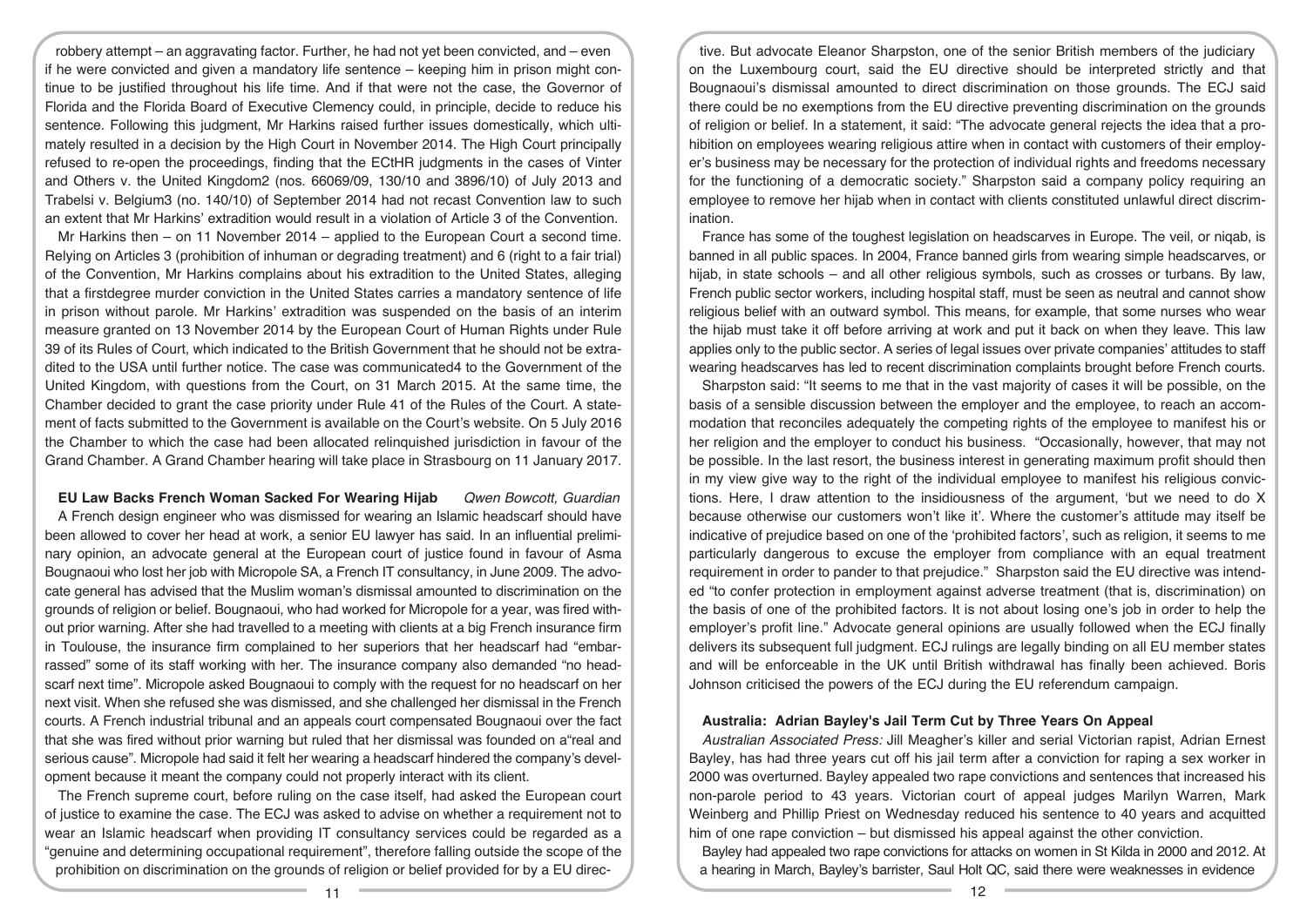linked to identification in the trial over the 2000 rape of a sex worker in St Kilda. The court of appeal found the identification evidence should have been excluded from Bayley's trial because it had "virtually no probative value. Without the identification evidence, there was no evidence upon which a jury could find Bayley guilty," the judges said. Bayley's conviction over the 2000 rape was one of three rape trials that had increased the non-parole period on his life sentence from 35 years to 43 years. The 44-year-old received the life sentence for the 2012 rape and murder of Meagher.

Having quashed the 2000 rape conviction, the court of appeal fixed a new non-parole period of 40 years. The judges dismissed Bayley's appeal against his conviction over the 2012 rape of a Dutch backpacker on the grounds that telephone evidence was flawed. The court of appeal rejected this argument and found the telephone records were clearly relevant. In re-sentencing Bayley, the judges said his offending was "utterly abhorrent" and noted his long history of sexual assaults. "The history left little room for optimism concerning his prospects for rehabilitation," they wrote.

## **Detention Under Mental Health Act**

*Paul Beresford MP:* As an ethnic minority immigrant to this country, I am intrigued by the way the House works. We have had two days of a deeply serious international debate, and now an ethnic minority immigrant has an opportunity to put a point on a small but important issue that is almost local by comparison. I am referring to the possibility of a small change in the Mental Health Act 1983 to enable our policemen and women to act somewhat more promptly in the care of any person they find to be in need of mental health assessment and immediate care. I raised this issue in a tenminute rule Bill in 2014. I did not proceed, as I was informed that there was an ongoing review. That review has come and gone, and I have read it, but this small point was not referred to in it. However, there will possibly be a negative change—from my point of view—in the Policing and Crime Bill as it progresses through the other place.

I was initially prompted to seek changes having seen the need for them first hand. I was on a police parliamentary scheme in 2014, as part of which I went round Wandsworth on foot or by car. I joined two young uniformed police officers in their response car. The first call was a dash to a flat on the 14th floor of a council residential tower block. The mother of the household nervously let the officers in to see her daughter—aged 22—who was standing on the window ledge and threatening to jump. It was quickly established that the daughter had a short history of suicide attempts. With the backup of two plainclothes officers, and with great expertise, the young woman was persuaded to come down. A young female officer sat on the bed beside her, and they calmly discussed the problem. The police officer suggested the young woman might want to go to a place of safety for psychiatric and medical help. That was refused, and when the woman was pressed a little further, it was followed by agitation and threats to jump out of the window.

Meanwhile, police officers outside the flat had contacted the psychiatric unit at St George's hospital for assistance. After a couple of hours, an individual from the hospital arrived with an ambulance and crew. There was further alarm and rejection, and a struggle ensued, but in due course this sad lady was transported to the hospital as a designated place of safety. The whole pantomime had occupied five police officers and three NHS staff, and it had taken about three to four hours to sort out. It was obvious from the beginning that the police themselves could have taken care of the young lady very quickly, therefore reducing the police and NHS manpower hours needed and the risk of the young lady leaping out of the window.

I have a second personal case, which involves a Mole Valley resident. A lady in a block of flats has been threatening neighbours with bizarre and often aggressive behaviour to

such a degree that some other residents actually fear for their lives, let alone obtain any peace at any hour of the day. Contact between the mental health team and the police has not coincided until very recently. I asked the police officer in charge about section 136. Predictably, I was told the lady's home was a private place, so no police action was legally possible. From discussions with Met police officers, I have found that that situation is far from unusual.

A more tragic case was the death of Martin Middleton in 2010. He was taken to a Leeds police station by officers who had visited him in his home and noted his serious preparations for committing suicide. The police officers believed they had arrested Mr Middleton under section 136. When they arrived at the police station, the custody sergeant refused to detain Mr Middleton, as the arrest had taken place in his private residence. The police officers therefore had to take him to what they hoped was some form of safety—a relative's home. Sadly, later that day or the following day, he hanged himself. At the inquest, the coroner had no hesitation in agreeing with Professor Keith Rix, who was called to give expert evidence, that Mr Middleton fell into a category of mentally disordered persons for whom there is no appropriate provision under the Act. Subsequent to raising this issue, I have heard from many front-line police officers and again from Professor Keith Rix, who is an academic psychiatrist and an expert in this area. I still have no doubt that the Act needs amending fully to protect the police and, of course, those suffering a mental illness crisis.

I am reliably informed that in the Republic of Ireland, the Garda Siochana have a clear operational advantage in that, under section 12 of Ireland's Mental Health Act, 2001, where there is "a serious likelihood of the person causing immediate and serious harm to himself or herself or to other persons", a garda can "enter…any dwelling or other premises or any place if he or she has reasonable grounds for believing that the person is to be found there." There are instances recorded in England where the police have had to act outside the boundaries of the law out of concern for the safety of the individual. There are also recognised incidences of the desperate police persuading the person out of their home, and therefore into a public place, to effect an arrest under section 136 and take the person for proper and appropriate care, thus preventing a suicide. Over the 10 years between 1997-98 and 2007-08, admissions to hospital as a place of safety increased from 2,237 to 7,035. The Minister is noted for his quick arithmetic, and he will recognise that that is a threefold increase.

It was calculated that 17,417 people were detained under section 136 in 2005-06. By 2011- 12, the overall number of incidences of its use was recorded as 23,500. As I have indicated, although the powers under section 136 are limited to persons who are found by the police in a public place, there is evidence that the powers are sometimes used to remove an affected person from their home. In fact, one London-based social services authority's audited figures indicated that some 30% of section 136 arrests were recorded as having been made at or, just outside, the detainee's home. In other words, in desperation, the police have had to manoeuvre the individual outside their private residence. This is an indication of the desperation of the police to obtain care for disturbed individuals, and hence it supports my desire for a change in the legislation.

Put bluntly, on a strict interpretation of section 136, the admission to hospital of hundreds, if not thousands, of potential suicides is delayed or denied, thus risking their suicide or self-harm, merely because the police, who sometimes have to just observe the situation, cannot act because it is happening in the person's home or someone else's home. In many instances,